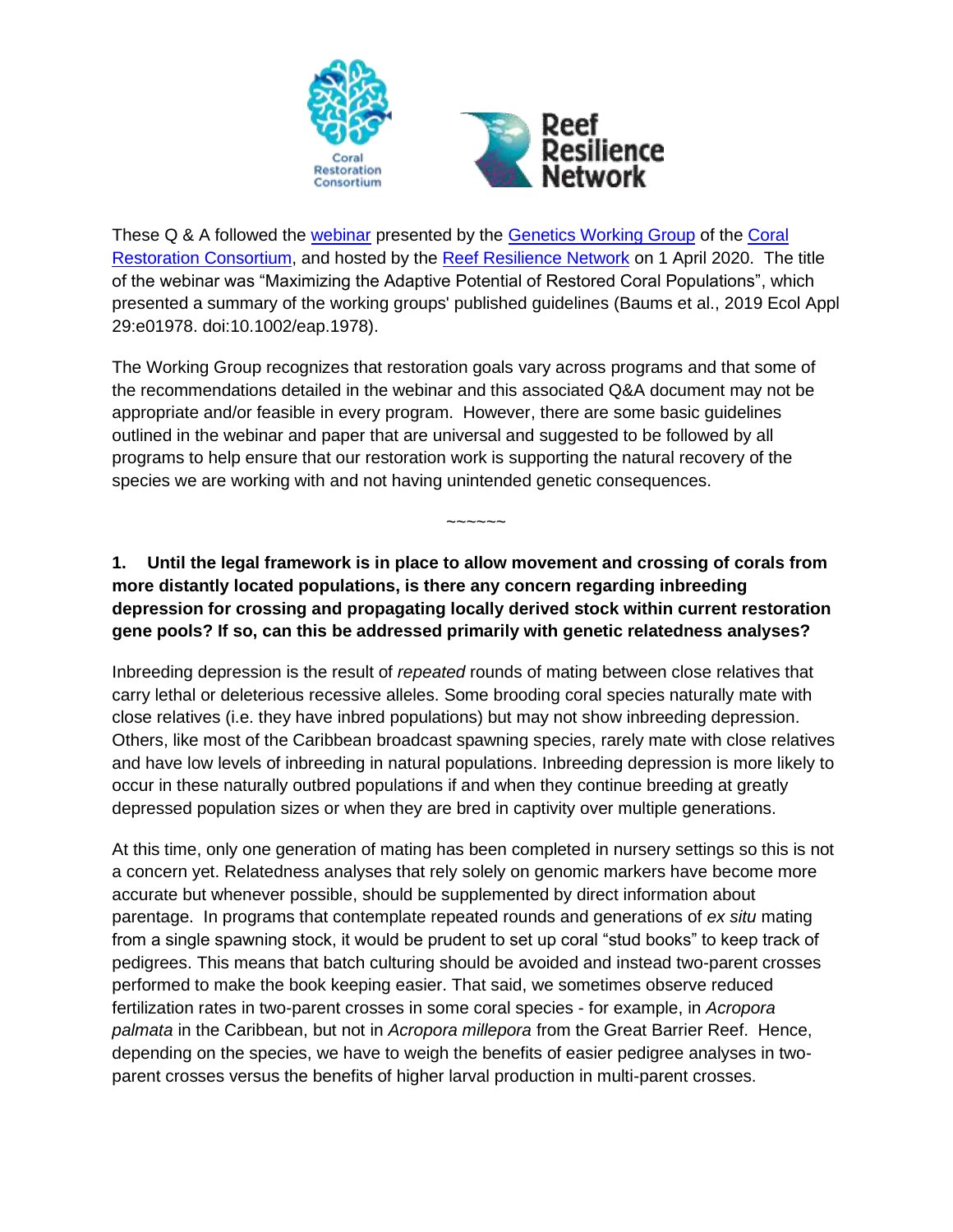In other programs focused on restoring in situ coral populations, two-parent crosses are not scalable enough and instead multi-parent crosses should be performed. Outplanting of these sibs or half-sibs next to each other at the same outplanting site may not increase chances of inbreeding depression much. This is because inbreeding depression would require several things: continued successful production of sexually derived larvae from surviving genets, recruitment of these larvae back to their natal reef and settlement in close proximity to their parents, maturation of the recruits to reproductive age and then successful fertilization of their gametes with their parent's gametes. For Caribbean acroporids in Florida, we do not have evidence of successful sexual reproduction at this point so concerns about inbreeding depression in natural populations are low on the list of things that worry us. The risks might be higher for other coral species that are still successfully recruiting, for example *Siderastrea siderea* or *Montastrea cavernosa*.

Since we are talking about this: it appears that in some coral species inbred groups can emerge within otherwise panmictic populations naturally, possibly through co-recruitment of relatives; we have observed this in *Acropora hyacinthus* from Micronesia: <https://www.biorxiv.org/content/10.1101/2020.02.26.956680v1.abstract>

### **2. What coral propagation practices would you recommend for mitigating the spread of stony coral tissue loss disease? Please speak about what can be done to avoid the spread of disease during coral propagation activities as well as what can be done using coral propagation to help affected areas to be restored.**

The FL Disease Advisory Committee working Group, the Restoration Trials Team (RTT), led by Erinn Muller (Mote) and Kristi Kerrigan (DEP) have conducted a webinar on this very topic.

https://reefresilience.org/restoration-in-the-age-of-disease/

Briefly, diseased corals should be removed immediately from nursery stock - this is probably the most we can do genetically to maximize the chance that more tolerant individuals are propagated in the nursery. This would be another instance when tracking genets would be helpful! Additionally, there should be no movement of coral from SCTLD locations/nurseries to SCTLD-free locations. Finally, the RTT has published an Action Plan online. One goal of the Action Plan includes assessing the survival rates of SCTLD-susceptible species outplanted within the endemic region of the Florida Reef Tract. The proposal is currently in prep and will hopefully be implemented within the next 12 months.

#### RTT Action Plan:

https://floridadep.gov/rcp/coral/documents/restoration-trials-team-action-plan-stony-coral-tissueloss-disease-november

Another tactic could be to focus on the non-susceptible acroporids right now while the disease is playing out in the western Atlantic. The RTT also recently released a report titled "Are acroporid corals a potential vector of stony coral tissue loss disease?", which provides some evidence to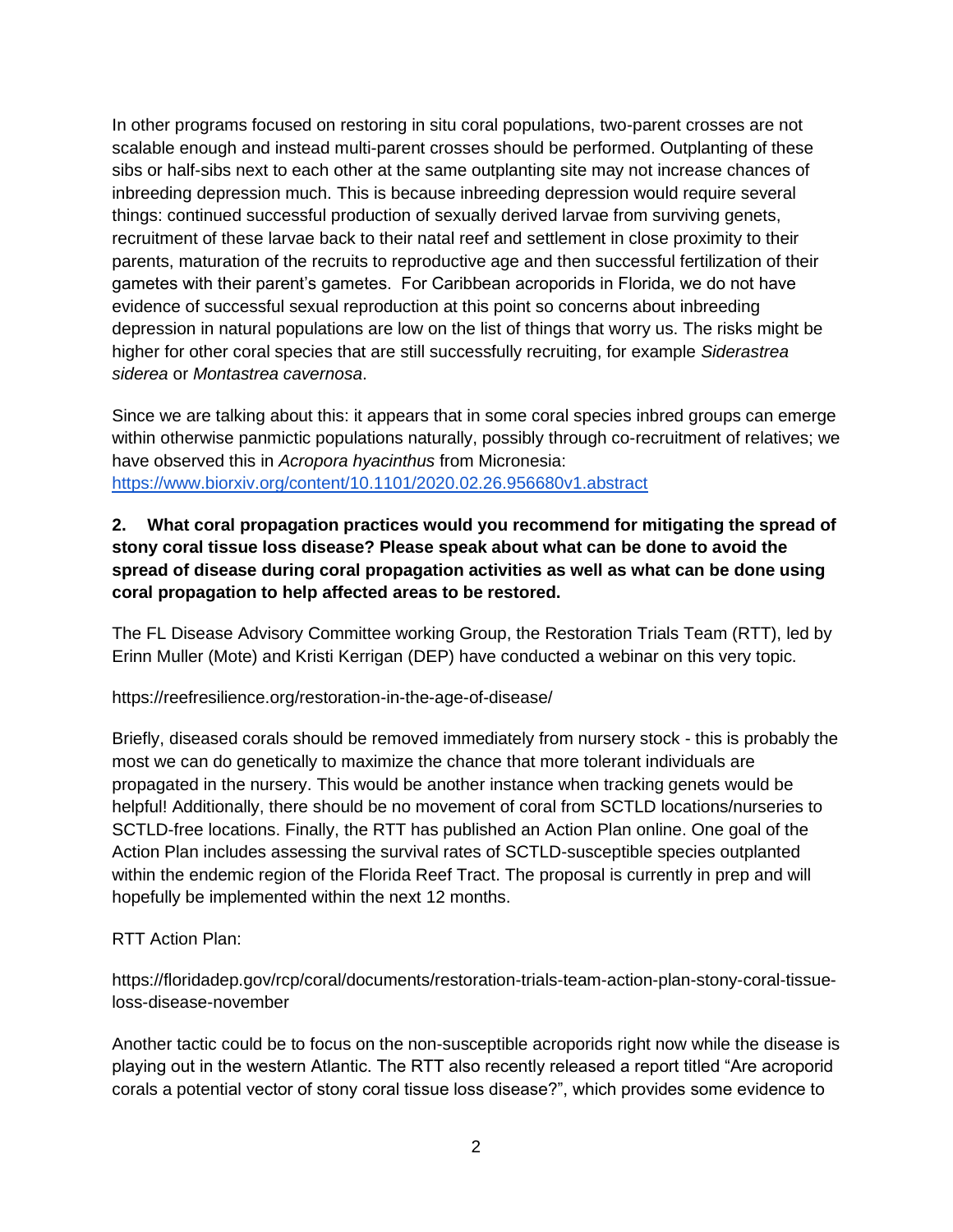the contrary. Preliminary studies suggest that asymptomatic acroprids do not transmit the disease to other more susceptible species, but additional work is needed. See [https://floridadep.gov/rcp/coral/documents/are-acroporid-corals-potential-vector-stony-coral](https://floridadep.gov/rcp/coral/documents/are-acroporid-corals-potential-vector-stony-coral-tissue-loss-disease)[tissue-loss-disease](https://floridadep.gov/rcp/coral/documents/are-acroporid-corals-potential-vector-stony-coral-tissue-loss-disease)

## **3. Is there a danger of introducing new pathogens with corals brought in from even relatively close areas? Is there a risk of introducing novel pathogens and how might one reduce this?**

Yes, there is always a risk of introducing new pathogens or parasites, but from nearby areas, this same risk is likely already posed by waterborne transmission. We know little about these dangers at this point but we are proposing that the use of gametes, rather than whole organisms, to implement Assisted Gene Flow (AGF) is the safest option. Cryopreservation of coral sperm is now possible for many coral species, and might be the best way to introduce genetic diversity from other regions to local populations while minimizing the risk of pathogen/parasite transmission. Also, the risk of unwanted introductions probably scales with the distance (either geographic or effective), suggesting that small-scale translocations are likely to minimize these risks. This figure from the National Academies report (NAS 2019[;https://www.nap.edu/catalog/25424/a-decision-framework-for-interventions-to-increase](https://www.nap.edu/catalog/25424/a-decision-framework-for-interventions-to-increase-the-persistence-and-resilience-of-coral-reefs)[the-persistence-and-resilience-of-coral-reefs](https://www.nap.edu/catalog/25424/a-decision-framework-for-interventions-to-increase-the-persistence-and-resilience-of-coral-reefs) ) illustrates that point.



## **4. Are disease transmission experiments effective to evaluate the suitability of fragments for restoration?**

We recommend ex situ disease transmission and bleaching experiments be conducted on nursery stock to screen genets for desirable phenotypes (Baums et al. 2019 Ecol Appl 29:e01978. [doi:10.1002/eap.1978.](https://doi.org/10.1002/eap.1978)). Groups that are conducting disease transmission experiments to guide restoration practices, such as Mote Marine Lab, are also field testing genets to assess whether lab experiments and exposure in the field provide similar results. Coupling experiments with downstream analyses can help characterize why some genets are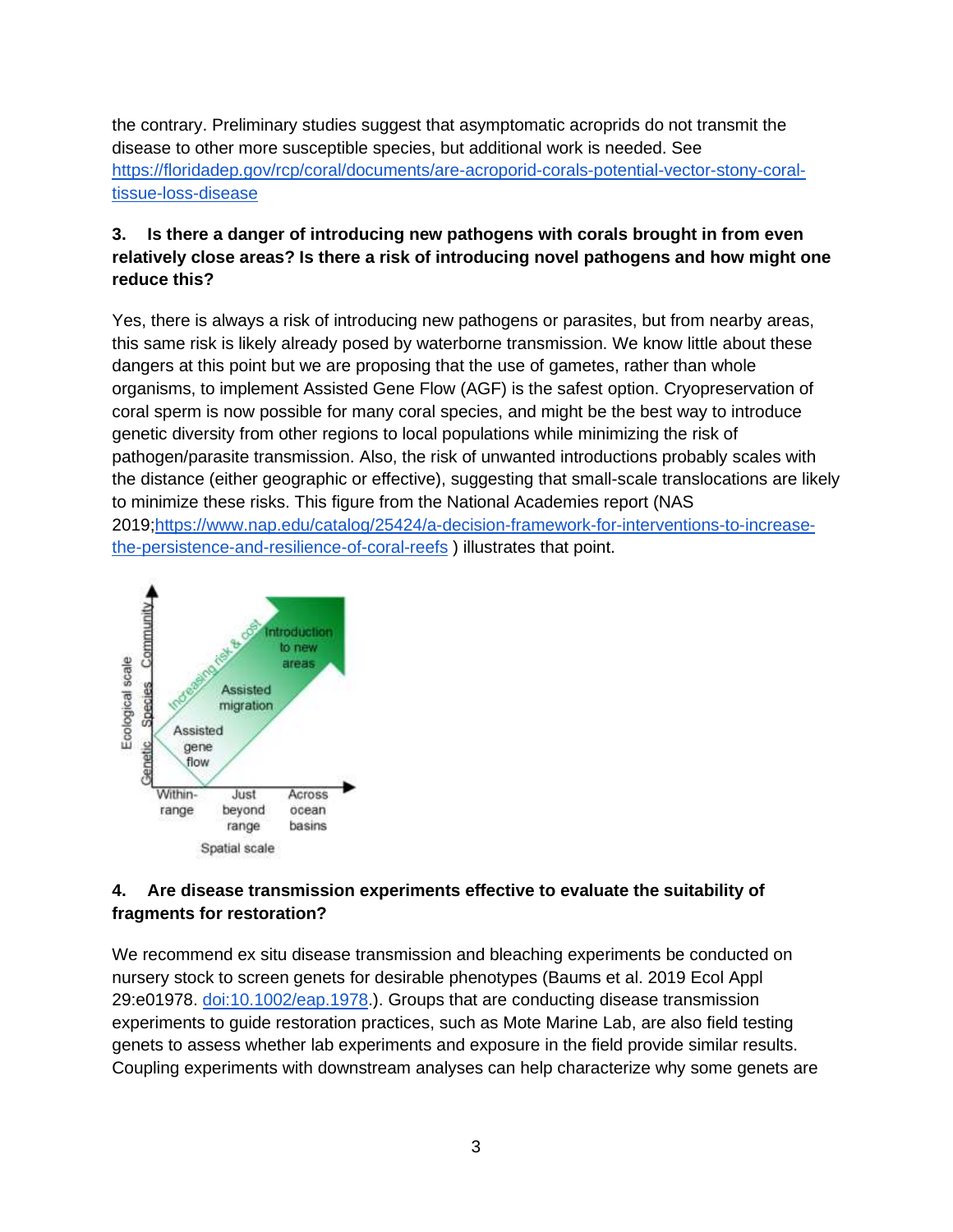more/less disease susceptible and hopefully utilize that information to guide future research and restoration activities.

## **5. Is there a role for sperm freezing and storage in this?**

Absolutely! See answer to 3. Cryopreserving sperm is the best means to allow hybridization of corals from entirely different reef areas while minimizing risk of transferring unwanted environmental features during AGF.

## **6. Is there an ability to transfer gametes between locales rather than individuals or fragments for reproduction in the nursery setting?**

See above - this is exactly what we are proposing. We removed this from the presentation in the interest of time...

# **7. Have you observed strong correlation in the performance of individuals (in terms of enumerated biometrics) with the type/ conditions of the environment that they were obtained?**

This varies by species and by the particular trait examined. For *A. cervicornis*, *A. millepora*, *A. hyacinthus* and *P. lobata* evidence is increasing. For *A. palmata* the situation is more complicated: here ramets of the same genet diverge in the assessed phenotypes (Devlin-Durante et al. 2019 [doi:10.1111/mec.15140\)](https://doi.org/10.1111/mec.15140). It also depends on the metric you are using for phenotype. Many coral species can change their growth and colony morphology when introduced to a newenvironment, e.g., *Montipora capitata* in Hawaii will start growing into a plating morphology when you move a branched colony from a shallow, well-lit spot to a deeper, low-light habitat. Also linear extension rate and skeletal density are traits that are plastic in *A. cervicornis*, but calcification rate (mass gained per unit time) was more conserved within genet (see [https://doi.org/10.1007/s00338-017-1560-2\)](https://doi.org/10.1007/s00338-017-1560-2). In addition, thermal tolerance is associated with corals from warmer environments (work by Coles and Jokiel in the 1970s) and more variable environments (see work by Palumbi and Kenkel).

# **8. Given that it is becoming more common to source genets from coral that has not bleached or has not become diseased when others have, is there any research that shows that corals propagated from such sources survive better than other corals?**

There is mixed evidence on this point. A paper about *Acropora millepora*, showing that a "winner" for any tolerance trait like the ones you mention is likely to be a "winner" in all other aspects:

[https://matzlab.weebly.com/uploads/7/6/2/2/76229469/wright19\\_globalchangebio\\_winnerslosers](https://matzlab.weebly.com/uploads/7/6/2/2/76229469/wright19_globalchangebio_winnerslosers.pdf) [.pdf.](https://matzlab.weebly.com/uploads/7/6/2/2/76229469/wright19_globalchangebio_winnerslosers.pdf) Andrew Ross in his thesis (2012. The decline and restoration of *Acropora cervicornis* in Montego Bay: Exploring the Anthozoics and Anthozoculture of *A. cervicornis*. Ph.D. dissertation, UWI Mona) also found that "strong" genets are always strong, in *A. cervicornis*. This may not be universally so, however. In contrast, a study on *A. cervicornis* found few genets were both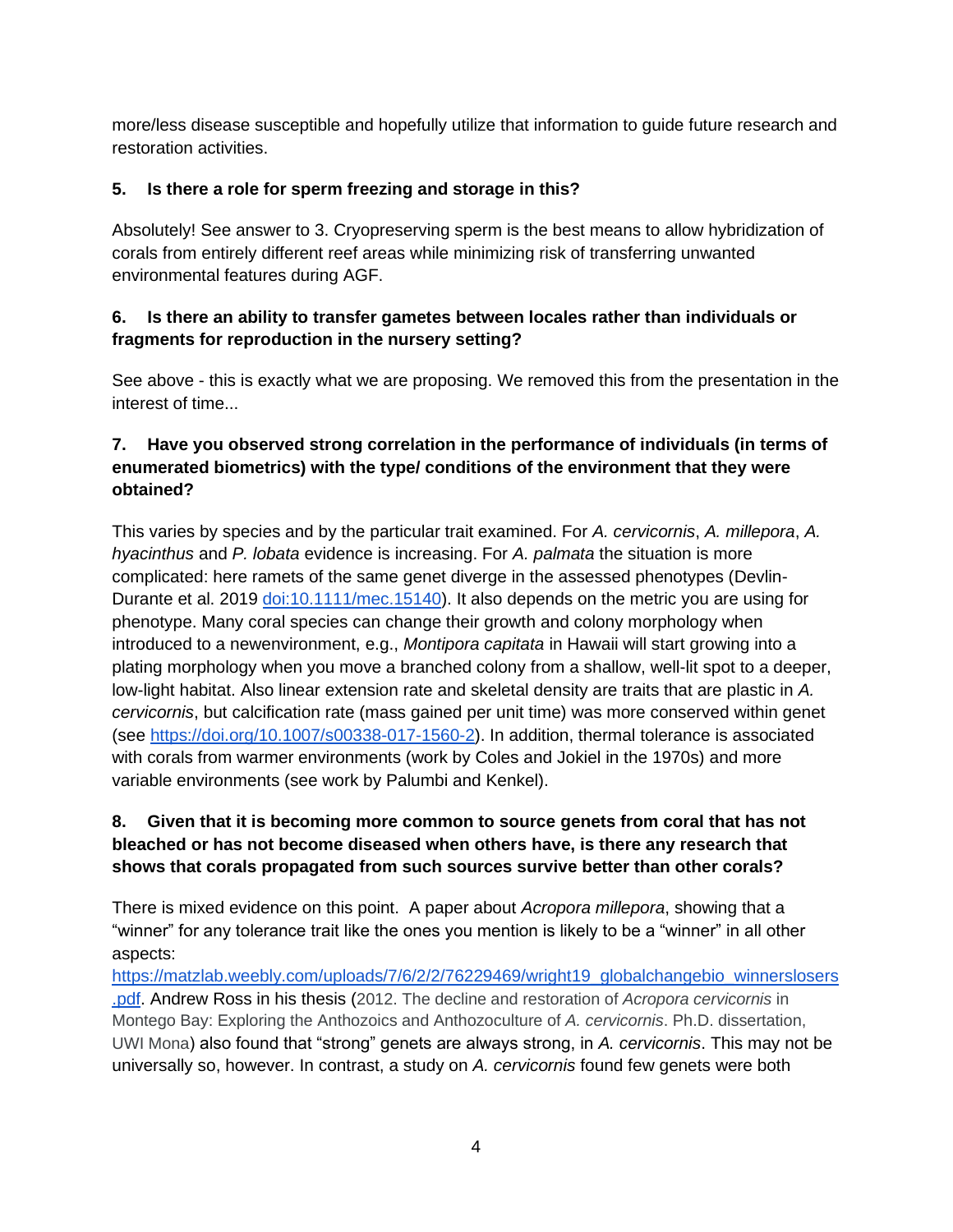infectious- disease resistant and temperature resistant (Muller et al (2018) elife 7:e35066. [doi:10.7554/eLife.35066.001.](https://doi.org/10.1002/eap.1978))

So this might be the case for some species or some traits. Indeed, the major stress events that have occurred in the last several years (bleaching and disease) have been selective events, so a coral sourced from the wild today may be more valuable than those that were collected 20 years ago and brought into a less challenging environment. Luckily (or not?), in-situ nurseries have not escaped most of these selective events. This is important to keep in mind as corals are rescued from the field in front of the SCTLD disease line--- a specific goal of the Florida Coral Rescue effort is the potential use of these pre-exposure corals as broodstock to cross with individuals from within the endemic zone that are putatively disease-resistant.

# **9. Is there any negative impact to capturing more than just 3 samples/local area? ((obvious you want to limit wild collections)) From the standpoint of having diversity represented is there such thing as too much sampled? Also- the sample number of 3 captures the majority/common allelic diversity- but how do you capture what is rare? and should that be a consideration?**

This is really a "minimum recommendation" for genetic considerations. The concern would be opportunity cost and impacts to the local population (which as you point out might be a consideration for rare species, e.g. *D. cylindrus*). Generally, few genets sourced from multiple habitats is preferable to more genets sampled from fewer habitats. Otherwise, we don't see a downside of collecting more if you can manage it and not impact the wild population too much. More would be better!

## **10. You mention that older genotypes might not be best to source from, but if they remain today and are visually healthy, wouldn't it make sense that they have adapted successfully through the years?**

I think we answered this one during Q&A, but it is perhaps worth making this point again. The coral genotype does not change as it grows (except for some somatic mutations), so even after 500 years of growth it is basically the same genotype as in the larva that successfully recruited 500 years ago. Now, the thing is, surviving the first couple of years on the reef is by far the greatest challenge for a coral, as it becomes progressively more and more resilient as it grows bigger. An old coral faced and overcame the "young-survival" challenge 500 years ago, and although it can appear robust in current circumstances, that is not a guarantee it would be able to recruit under present-day environment, with its potentially outdated 500-year old genotype.

## **11. Is it fair to say that the really old corals have greater genetic plasticity that has enabled them to survive varying environmental conditions over multiple decades and even multiple centuries and thus make the case for using such survivors as source genets?**

I think whoever asked this question probably meant phenotypic plasticity (unless they're thinking about somatic mutations, the role of which remains highly contentious in corals).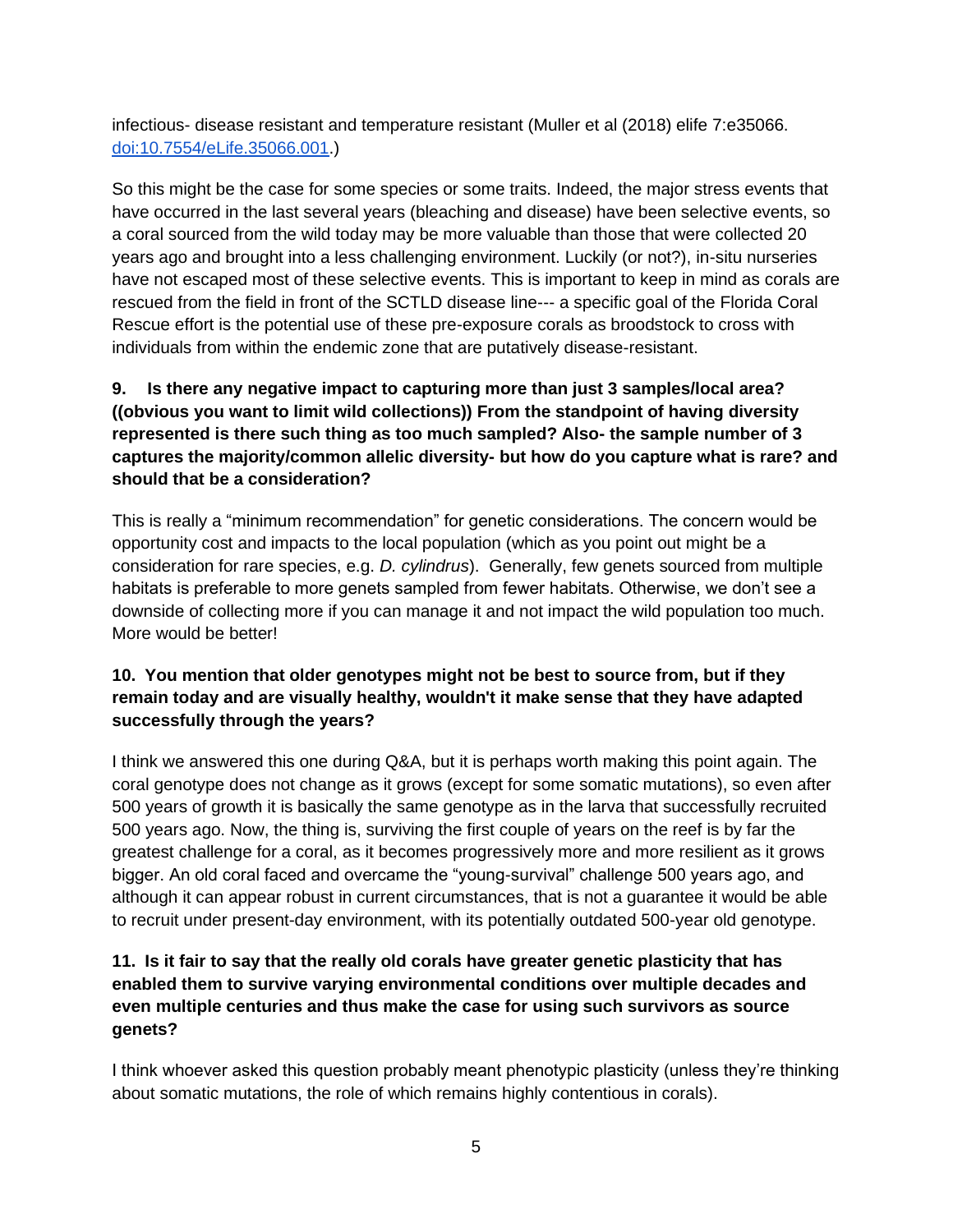As far as phenotypic plasticity goes, it is possible that very old genets on reefs today have managed to survive because their genetic makeup confers a greater level of plasticity or allows them to acclimate to novel conditions well. On the other hand, a very old genet could have simply benefited from decades, or even centuries, of growing in a more benign environment. As noted above, since small corals are far more likely to die than larger colonies, a colony that grew very large (or had lots of opportunities for genetically identical ramets to be scattered across different habitats along the reef) would simply have a higher probability of surviving than more recent recruits to the same area. The fact that we're seeing consistent decline in many of these very old genotypes suggests the latter. That doesn't mean they shouldn't be included at all as a nursery genotype, but it also doesn't mean a genotype is well adapted for today's reefs simply by virtue of being old.

### **12. To Margaret. I found huge elkhorn corals (2.5 - 3m) and we thought to bring these apparently resilient genotypes into our nursery. These are about 1.5h far away by boat. If I understood you right, you wouldn't recommend that?**

This is probably fine. A single large isolated colony may or may not be a very old genotype. It makes sense to include it if it is doing well. Would want to be cautious to not *only* source from very large colonies (that might be very old). Again, the goal should be *mixed* provenance.

### **13. Do you recommend working with fragments that are broken off and which cannot be traced back to a parent colony?**

Yes, but carefully. It is important to keep track of the genet once it is in the nursery, but it does not matter too much where it originally came from per se. One should refrain from collecting many unattributable fragments from a single location as this would increase likelihood that newly collected fragment turns out to be from the same genet. Collecting single fragments of opportunity from each site (or fragments separated by tens of meters) should be fine.

#### **14. Are there any other methods for genotyping corals in the field? At least to be able to differentiate one to the other.**

Sadly we cannot yet genotype corals "in the field" (meaning, on the boat or in the water) - that would be so awesome! [We have recently proposed a potential solution to this challenge and hope to get the funding we need to develop such a method.]

Of the feasible lab-based methods alternative to SNP-chip that Iliana's group developed (Kitchen et al. 2018 doi[:10.1101/2020.01.21.914424\)](https://doi.org/10.1101/2020.01.21.914424), Misha would say that RAD (Restriction site Associated DNA) approach has the most promise (and of course his favorite implementation of it, 2b-RAD, [https://github.com/z0on/2bRAD\\_denovo\)](https://github.com/z0on/2bRAD_denovo). One nice thing about RAD is that it will work on any coral species right away (there is no need for development of species-specific genotyping tools), and it can be really inexpensive. The problem, however, is how to make this method accessible to reef restoration practitioners. We are looking into options right now.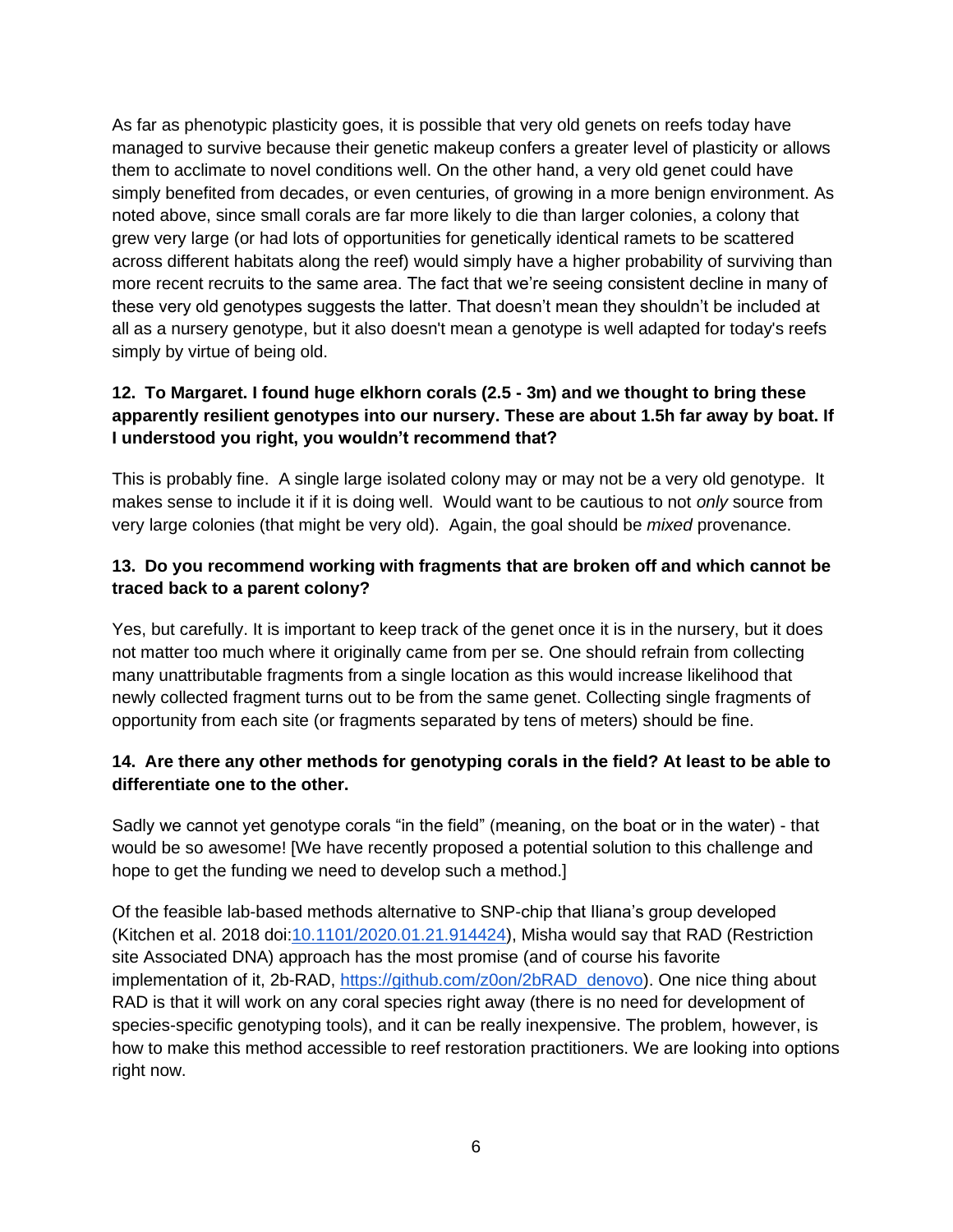### **15. A tool was mentioned that could be used onboard a boat to test genetics...this would be amazing! Does this exist yet or is it the pipeline?**

Not at the present time, unfortunately. This is at the proposal stage and we really hope we get funded :)

**16. There is research suggesting that newly settled corals acquire multiple symbionts, and that over time they select one to be more dominant. This selection seems to occur in less than a year, even less than 4-6 months. Also, symbiont acquisition happens within 2-3 weeks. Isn't the mortality too high if you place <2 weeks old corals in nature? Should we expose them to local symbionts is the lab (through symbiont cultures or adults from the locations they will be moved to)?**

Those are very important questions, really key to restoration based on sexually produced recruits (hence, AGF). We don't currently know how big of a problem (survival-wise) it is to outplant a recruit with "wrong" symbionts, and at what age the recruit can no longer easily adjust away from such 'wrong' sets of symbionts. If it is a problem, how can we "feed" the coral the "right" symbionts (sample them somehow from the intended outplant location perhaps?). Studies have been undertaken testing laboratory and field approaches to seeding recruits with different symbionts and monitoring the longevity of these symbionts in the field, and their physiological tradeoffs, e.g. thermal tolerance and growth (Quigley et al. papers on GBR, Williamson et al. manuscript), but the particular symbionts that are the most appropriate likely vary by site and may also be contingent on unpredictable future events, e.g. thermal stress.

**17, 31 - 32. You recommend that sexual recruits only be cultured ex situ for a minimal amount of time, but if survival is very high after return to the reef, does the benefit of the increase in new recombined juveniles added to the population outweigh the risk of adaptation to tank conditions?**

**If you are suggesting outplanting at earlier stages, so that frags can recruit Symbiodinium spp. from the actual reef and to avoid acclimation to nursery/lab conditions, will this require any secondary management tactics in order to keep more vulnerable corals alive? i.e. turf removal, specialized plot design to protect from algal overgrowth?**

#### **At what point after successful spawning is it suggested to outplant these baby corals to the reef, rather than grow them all in the lab/nursery?**

Certainly, survivorship of early stage outplants is compromised by many different factors and a major challenge for making restoration more efficient is developing means to improve this.

Post-settlement survivorship is a factor that is highly variable according to species and the quality of the receiving habitat/location. Improved quality of this habitat by conventional management, along with the sorts of secondary management suggested by the questioner may be helpful. Additional strategies such as microhabitat enhancements (e.g. substrates for larval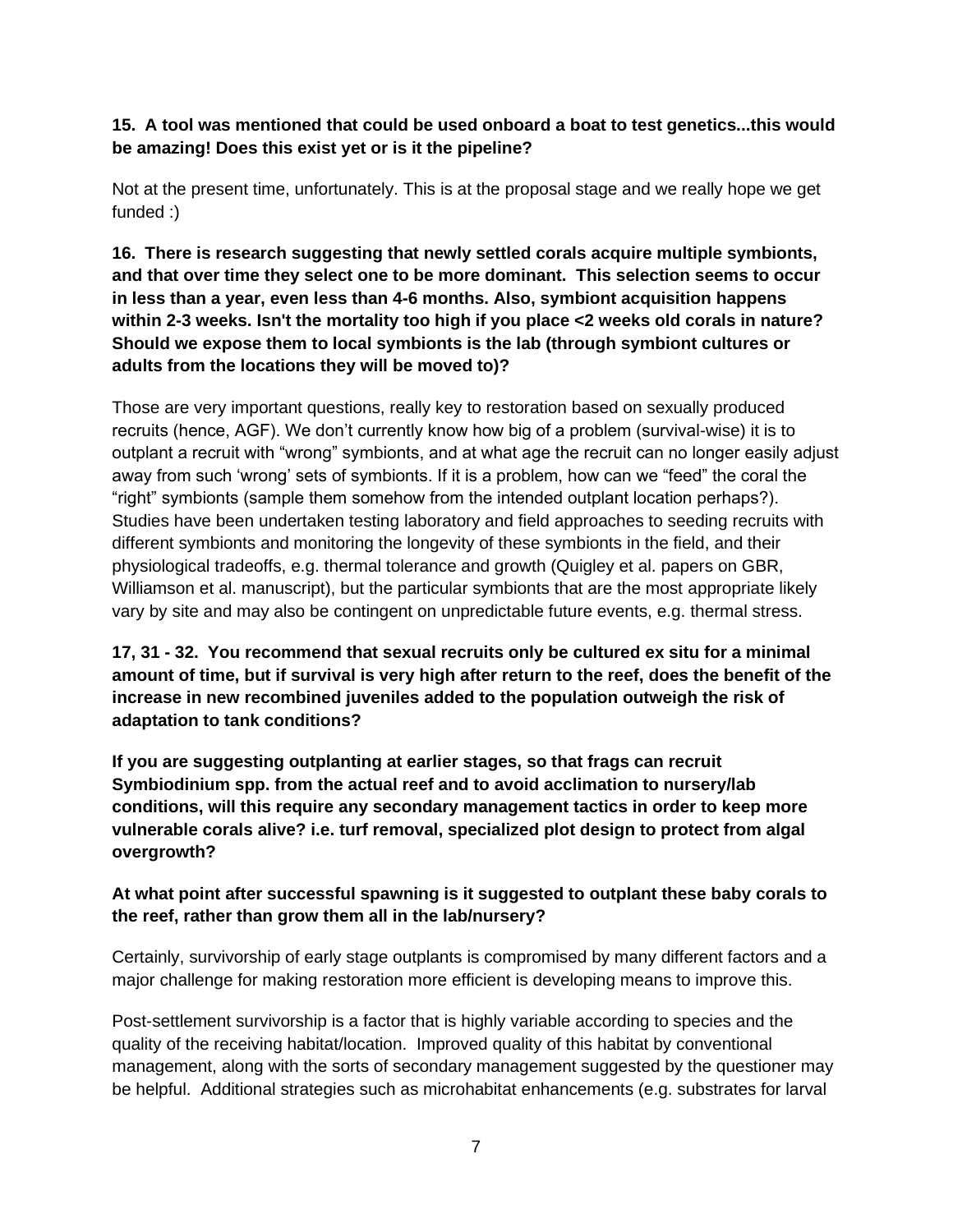'delivery devices' may help protect very young settlers from predation and competition) could also be beneficial. Indeed, developing methods to improve early post-outplant survivorship is a focal priority of the CRC Larval Propagation Working Group. In some cases, greater investment in post-settlement husbandry may be necessary for meaningful numbers of larval recruits to survive. In the interest of avoiding selection for aquaculture environments, such husbandry should be undertaken in the most 'natural' condition possible, including exposure to 'natural' pools of Symbiodineacae during infection periods.

Overall, we recommend outplanting settled recruits as early as is feasible and to a variety of different sites, not just the site of original collection.

There is ample evidence that incidental and/or targeted grazing by parrotfishes can be a big source of mortality for recruits (Nozawa [2008;](https://www.sciencedirect.com/science/article/pii/S0022098108004395) Baria et al. [2010;](https://www.sciencedirect.com/science/article/pii/S0022098110003205) Edmunds et al. [2014,](https://www.sciencedirect.com/science/article/pii/S0022098114000446) Linden and Rinkevich [2017;](https://www.sciencedirect.com/science/article/pii/S0022098116301964?via%3Dihub) Shantz et al. [2020\)](https://esajournals.onlinelibrary.wiley.com/doi/full/10.1002/ecm.1403). In places like the Keys with lots of big parrotfish munching on the reef it may be worth deliberately placing recruits (or the tetrapods they're on) in areas that provide refuge from big parrotfishes or even experimenting with protecting recruits for a short period of time after outplanting. It's likely to be more labor intensive but there is evidence that, at least over the first few months, survival can be dramatically higher in some areas (see the Baria paper cited above).

### **18-19. In regard to the source locations for collection, I understand the concept of sourcing environmentally diverse patches but is there a minimum distance that is recommended? 100 meters, more? How far is 'local'?**

**What is the practical distance delineation among local, near, distant for broodstock sourcing? Is there a definitive measure or is it variable depending on area/island, reef distribution etc.?**

The simple rule of thumb is, any reef patch that looks visually different (i.e. contains a different community of organisms or different environmental conditions) is probably special in its own way and necessitates at least some local adaptation. We feel that much of the environmental variation to which corals would be adapted is available on a local scale - back vs fore reef, turbid vs clear, deep vs shallow, high vs low wave energy. It is more a question of habitat heterogeneity than absolute distance.

There is more discussion in our paper<https://doi.org/10.1002/eap.1978>

On our long list of topics to tackle as a working group is the need for better quantification of abiotic factors on scales that matter for local adaptation of corals. We will need the help of engineers and oceanographers so if you know of any who would like to get involved, let us know.

**20. Do I understand correctly that you recommend out-planting genets from different gradients areas? If so, what are the main 3 gradients you would recommend using? We are in Barbados - would you recommend coral sharing with another island?**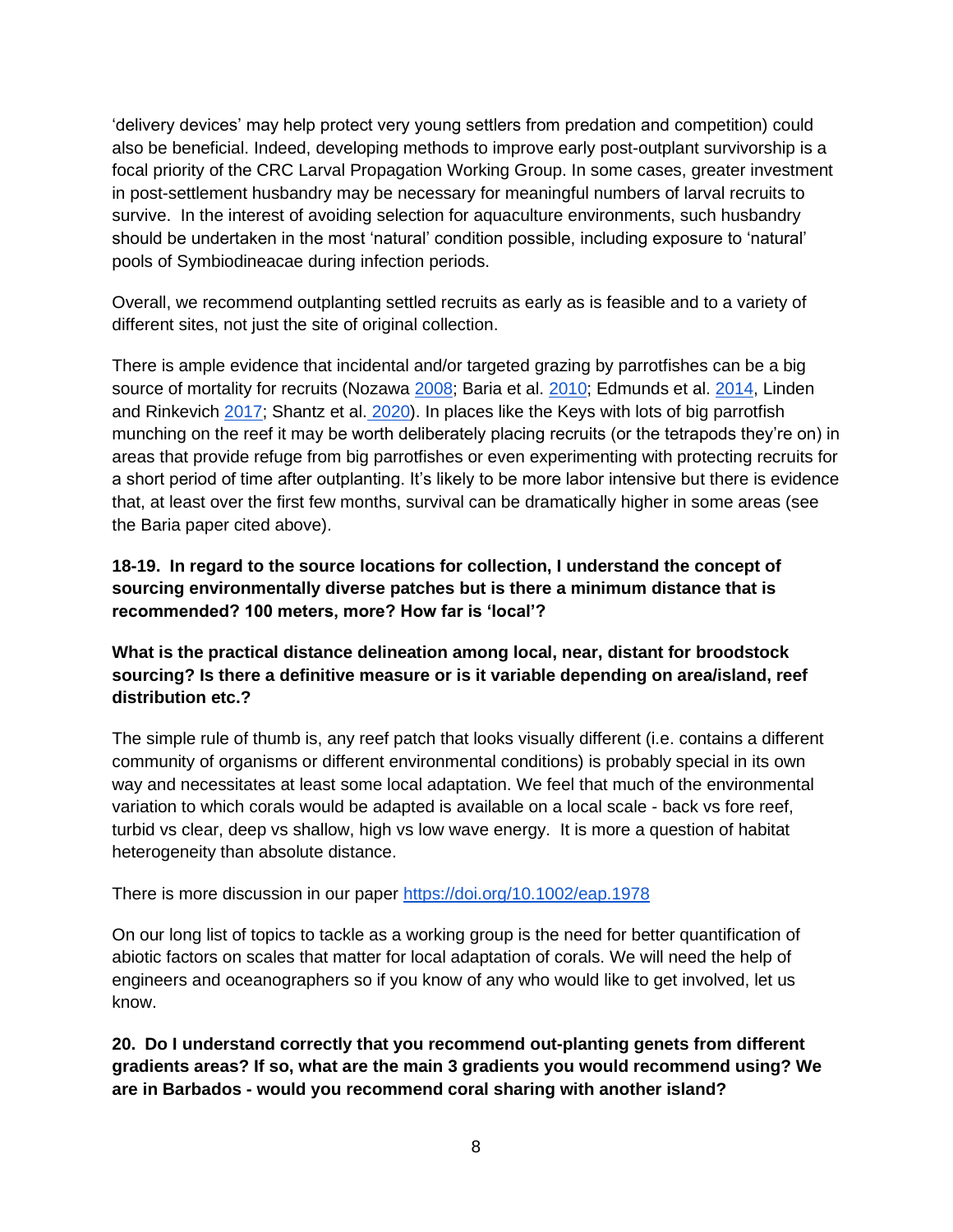Please see the answer above: we feel like the meaningful adaptive variation can be sampled well by collecting corals from visually different reef habitats within local reach. It would be prudent (and logistically easier) to incorporate the variability present within local reach first, before importing from nearby islands (but that would be a reasonable next step where and when authorized).

### **22-23, 25. You talk about 3-6 genets per species, but in non-Caribbean regions there is usually much higher species diversity so how many \_species\_ do we need for a successful restoration project?**

**If you work with fragmenting of corals of opportunities only and frag only a small number of each different genotype you collected, is it better to focus on many species to enhance high diversity or to focus only on few species. Christian, marinecultures.org**

## **To be sure, the fact that selecting only 3 colonies capture 50% of the diversity is for one species. So if we want to do AGF for "entire reefs" we have to do all these steps for each target species right?**

The question of which species to address is indeed a dilemma in diverse systems. In our paper, we suggest that species should be selected that are functionally most important (e.g., important reef-builders or endangered species) and that are experiencing the most severe declines. These would still be important considerations, but there are no specific rules of thumb regarding the number of species necessary for 'successful' restoration. These questions delve into the next level of restoration, that of ecological restoration. While our paper does not really address this, these are important questions that need to be answered during the planning of your shortand long-term goals for your restoration program. Are you worried about shoreline protection? Then focus on reef-crest building species. Fish habitat? Then include branching species that are important to all life phases of fishes. Etc.

The bulk of our developed guidelines applies at the species level and would need to be replicated for each species addressed. In other words, having multiple species in the restoration project would not compensate for lack of genetic diversity within each. We feel that restoration of one or few species (chosen for fulfilling key ecosystem functions) with good population genetic planning and management would be more valuable and successful in the long-term than addressing multiple species opportunistically.

### **24. Many of the strategies presented are specific to Acropora in the Caribbean, the reproductive biology of many Pacific corals is more tricky… additional challenges include identifying rare, endemic, or endangered corals as well as invasive species. Are there plans to expand the working group to encompass these issues?**

The very real challenges of identifying corals to species in the diverse Indo-Pacific fauna is not particular to the realm of coral restoration, and hence at this time we have not identified it as a priority for our working group.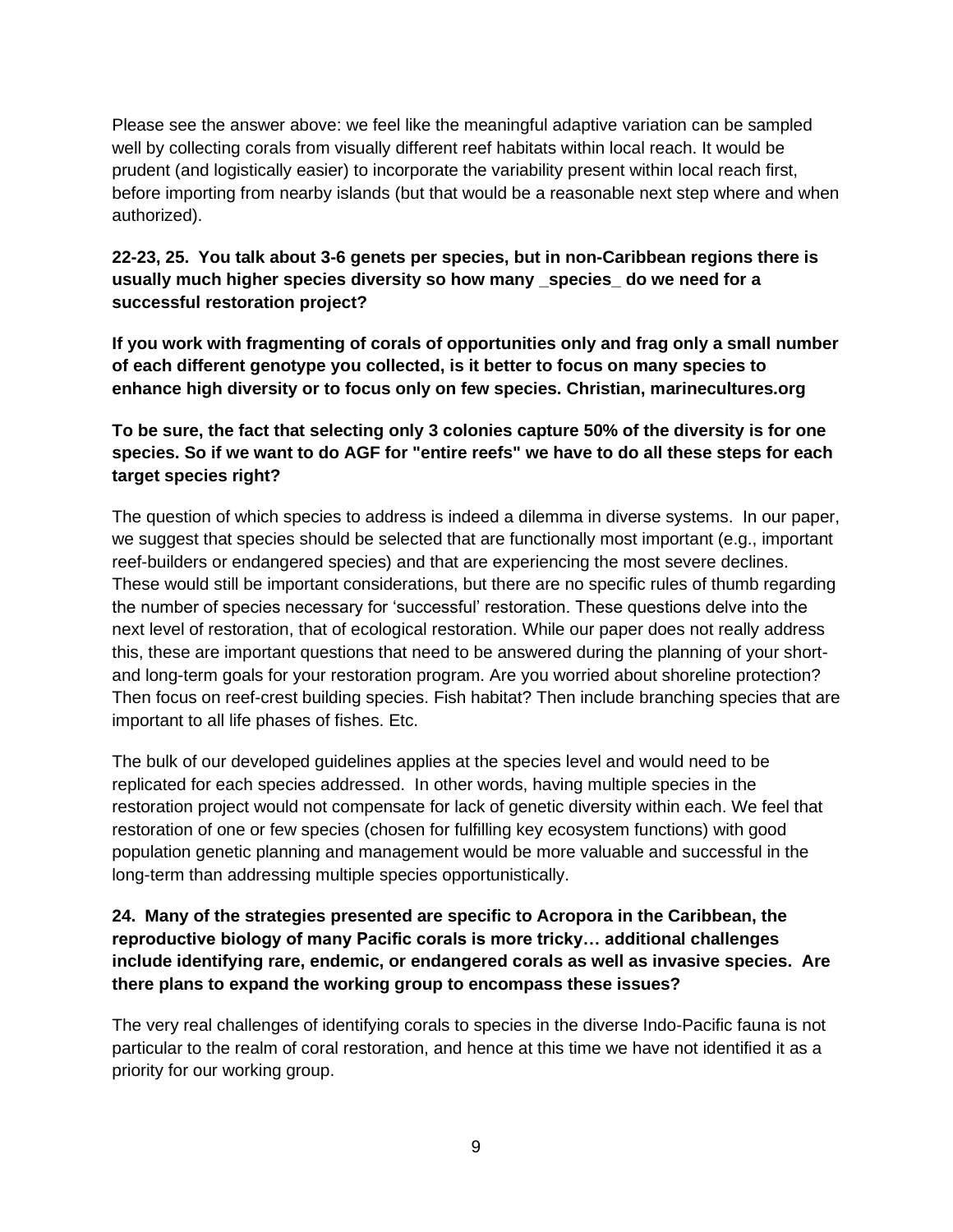#### **26. If 3-4 colonies can retain ca. 50% of the allelic diversity, how much do bleaching events actual curb the potential diversity in a natural population?**

Excellent question. We documented the loss of alleles in a natural population of *Acropora palmata* in the Florida Keys (Williams et al (2014) doi:10.1007/s00338-014-1157-y.) that ceased to recruit sexually a while ago. However, as a result of a die-off event you only completely lose variants that are rare enough not to be present within the surviving individuals. This means, unless your surviving population is less than 50 genets, you basically lose only rare and very rare variants (less than 1% frequency). Is this a problem? Probably not in the short term, since all the *currently* adaptive variants are likely to be not that rare (which is our main assumption for the "3 is enough" calculation). This might become a problem in the longer term, however, when *entirely new* adaptations would be necessary - these would be based on currently rare variants or even new mutations, both of which are in short supply in small populations that are no longer sexually producing at high rates. We address this problem by incorporating AGF - bringing new adaptive variants from other populations. In other words, sampling 3 genets per patch from locally diverse environments takes care of the short-term (i.e the next couple of decades) adaptive potential, whereas AGF promotes longer-term adaptation.

An interesting spin on this question is, can we actually measure the decline in genetic diversity due to bleaching events in natural coral populations that are still producing and recruiting sexual offspring? This would be hard. Think of it this way: right after the die-off, the surviving corals still represent a sample from a perfectly healthy large population, before the die-off. It would take many consecutive generations of small-population breeding for the genetic diversity to decline measurably (well, unless we sequence all or nearly all members of the surviving population). And if the population rebounds back to the original numbers via sexual reproduction soon enough (after a few coral generations, i.e. a couple of decades), the die-off might not leave any detectable trace at all in the genetic diversity of the species.

## **27. Are there specific traits that are likely to be inherited from mom/dad donors? If yes, do you consider this factor in designing recombination strategies?**

Aha! Glad you asked! We cut it out of the presentation in the interest of time, but maternal effects are definitely a thing. Mothers likely influence the offspring's survival much more than dads because they supply yolk, mitochondria and other good stuff in those large eggs (dads just supply DNA), so it is expected, but not yet directly demonstrated, that 'local moms' would be best. So, if you are doing AGF, you may consider using a local mother and imported dad (cryopreserved sperm) - this will likely improve the chance of the recruit surviving in the mother's habitat (and is also quite convenient logistically, since it is much more feasible to freeze and move sperm than eggs).The new CRC cryopreservation working group is tackling these questions.

## **28. What are the major risks to biodiversity of carrying out nurseries in the open sea without the possibility of genotyping (with emphasis on developing countries without the option of genotification)?**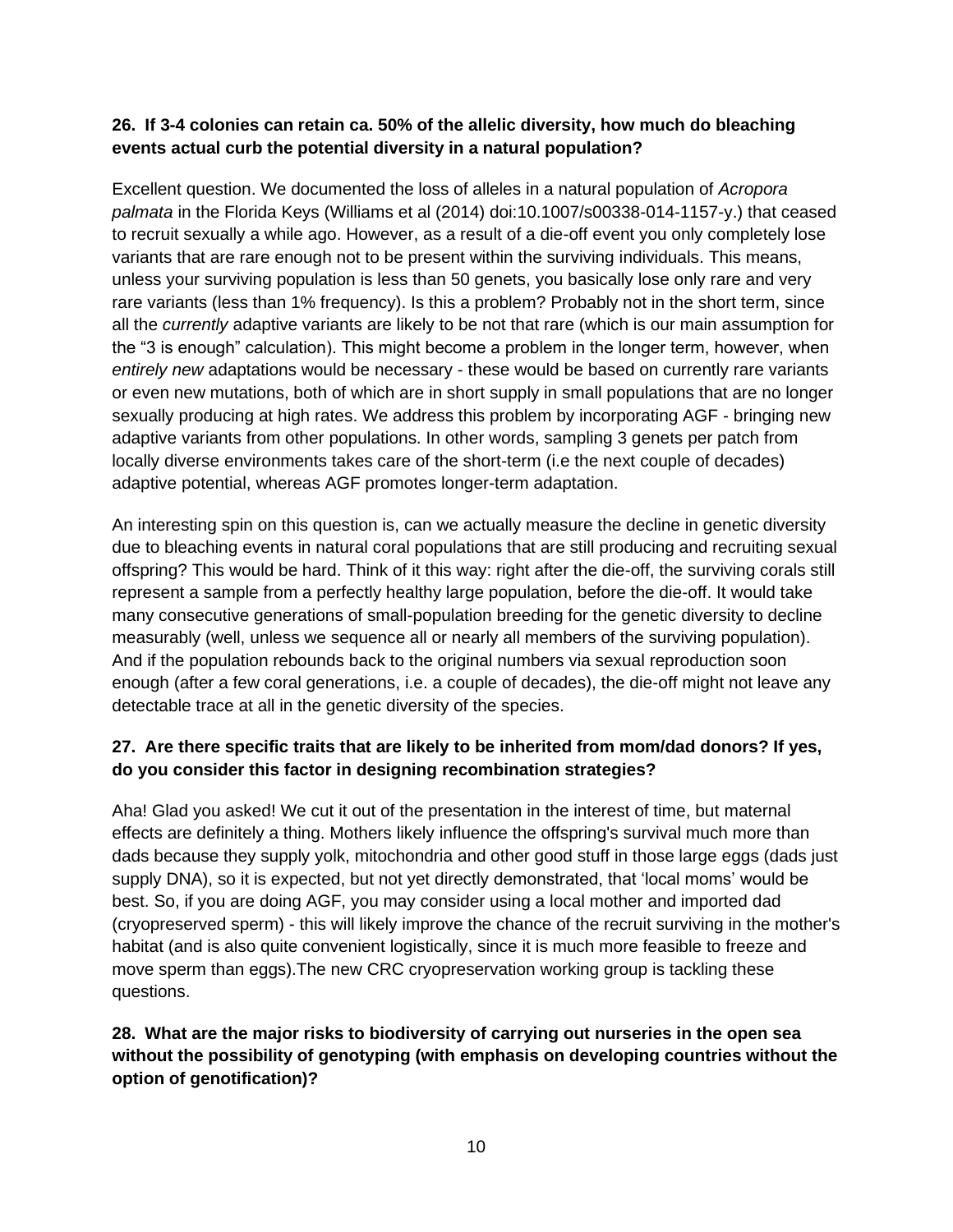The main risk is ending up with only a few genets or even just a single genet in the whole nursery, the fragments of which happen to grow best in the nursery, instead of a good representation of genetic diversity of a species being restored. That said, this risk can be largely averted by ensuring that the initial stock is unlikely to come from clonal individuals (i.e. collected from widely dispersed reef patches) and tracking the origin of every fragment.

## **29. Assuming legal frameworks are put in place, and playing devil's advocate, what is the worst-case scenario of such "foreign" transplants?**

Worst-case scenario would be that a hitch-hiker metazoan or microbial/viral pathogen gets transported and established at the destination. In regards to this, though, there have already been detrimental introductions (including from the Pacific, e.g, the lionfish), so it would be naive to think that 'foreign' microbes have not already been transported. Ballast water from the international shipping industry is a large culprit in biological introductions. Nonetheless, we want to minimize this risk, preferably by importing just the genes (e.g. frozen sperm), not whole organisms that are more likely to carry hitch-hikers. Moving coral larvae among locations would also represent less risk than moving adult corals.

Next worse is that all the transplants die and it is a big waste of money and energy. Our paper discusses outbreeding depression. Range edge populations often carry increased mutational loads (deleterious recessive alleles) and may be more inbred than populations in the center of the species range. Recent studies on terrestrial organisms (very different life histories from corals) suggest that introducing individuals from large, outbred populations into small, inbred populations can hasten the extinction of the small population due to the introduction of recessive deleterious alleles. In other words, the risk of a reduction in fitness in >F2 generations increases. So far for corals, we have no evidence that the range edge populations are more inbred than other populations. While probably low, a formal assessment (via modeling) of this risk for corals is as yet outstanding but is certainly feasible (PhD thesis project, anyone?).

## **30. Can you identify the parents of a sexual recruit if you have SNP analysis of all the potential parents?**

Oh yes, absolutely. This is easiest if the recruits are the result of a two-parent cross. However, even when four parents were used, we were able to assign larvae to parents (Baums et al. 2013 doi:10.1007/s00338-013-1012-6.). Beyond four potential parents, it does get more difficult.

## **33. During fertilization, are you suggesting making specific crosses or larger batch-style fertilization within the combinations of local-local, local-outside, etc.?**

The goals of the project need to be clearly defined. If the goal is to assess the heritability of certain traits or creating a coral stud book, you would want to do two-parent crosses. But, but for the purposes of restoring local coral populations with maximal adaptation potential, you want to mix gametes from as many genets as possible together (multi-parent crosses).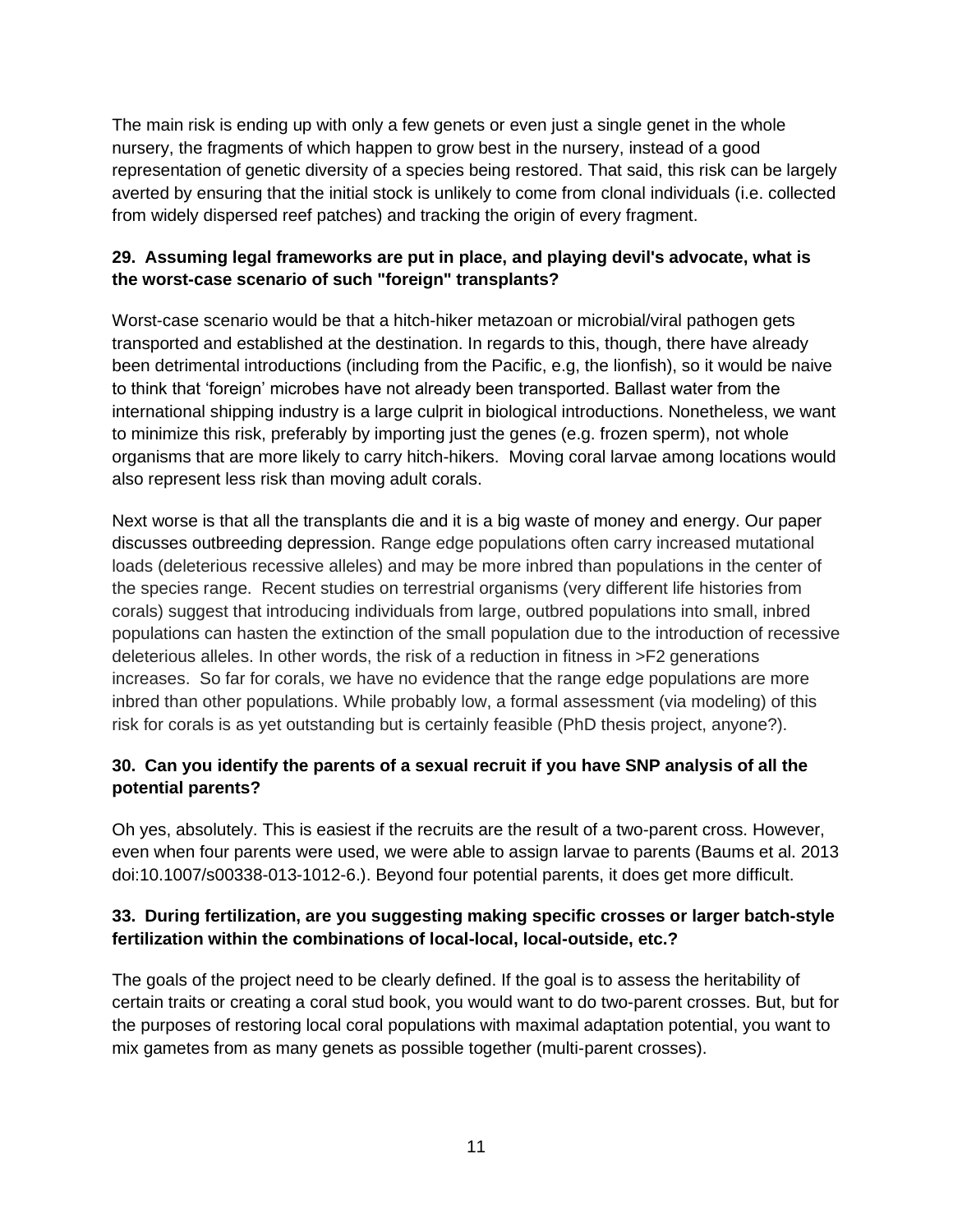### **34. Does Florida have the legal framework to allow coral to be shared with countries in the Caribbean and has this occurred?**

Sadly, not yet. There are ongoing discussions toward evolving management paradigms about this, but it will not be quick. Experimental applications of AGF are an important first step - to verify expectations regarding feasibility and risks. For an example of an experimental application, please see Hagedorn et al. (2019; [https://www.biorxiv.org/content/10.1101/492447v1\)](https://www.biorxiv.org/content/10.1101/492447v1).

### **35. Some coral species have life history strategies that do not require successful recruitment annually and persist even with fairly rare recruitment. How does one infer reproductive viability for these species?**

Such low recruitment may not happen often naturally, at least it is not supposed to. In Indo-Pacific, everything recruits like crazy (100s of recruits per settlement tile). Even in the Caribbean some long-lived corals (*Montastrea cavernosa*, *Siderastrea siderea*, to lesser extent *Pseudodiploria strigosa*) still recruit regularly. Also, recruitment gaps would not be too surprising on a local scale (any given location might not get recruits for few years in a row, as long as at least some other locations do), but we are looking at *multi-decadal, region-wide* recruitment failure of the major reef builders (Acropora and *Orbicella*) in the whole Caribbean. I do believe that it is profoundly not natural and is the major reason for Caribbean-wide reef decline.

Assessing reproductive viability is perhaps most difficult and important for species that are locally naturally rare such as *Dendrogyra cylindrus*. It looks like this species has never been particularly common (with a few exceptions such as the US Virgin Islands) throughout the fossil record. Here, experimental crosses using field collected gametes can at least help to determine whether the existing genets produce viable gametes and larvae (which appears to be the case). This is a long way away from showing that the remaining genets can produce new natural recruits though.

Overall, the reproductive viability of a population can be judged according to whether it is maintaining itself. A decades-long, ratcheting pattern of decline, as observed for Caribbean Acroporids and Orbicellids, seems to fail this criterion.

**36. Given that coral metabolism is the consequence of a multi-gene product system/network, how do you reconcile the strategy which focuses on singe genes and their representation in any population? For example, a gene that seems to encode a new substrate transporter would normally evolve in tandem with intracellular enzymes in the same metabolic pathway.**

We actually don't think that variation in ecologically relevant traits in corals is due to single or a few genes; as you say, it is much more likely that the whole genomic makeup plays a role. Our upcoming paper (Fuller et al, Science some time later this year) strongly supports this "polygenic" scenario for bleaching tolerance. In such a situation, thinking in terms of additive genome-wide genetic variation (as implied in our advice) is justified. Single-gene studies are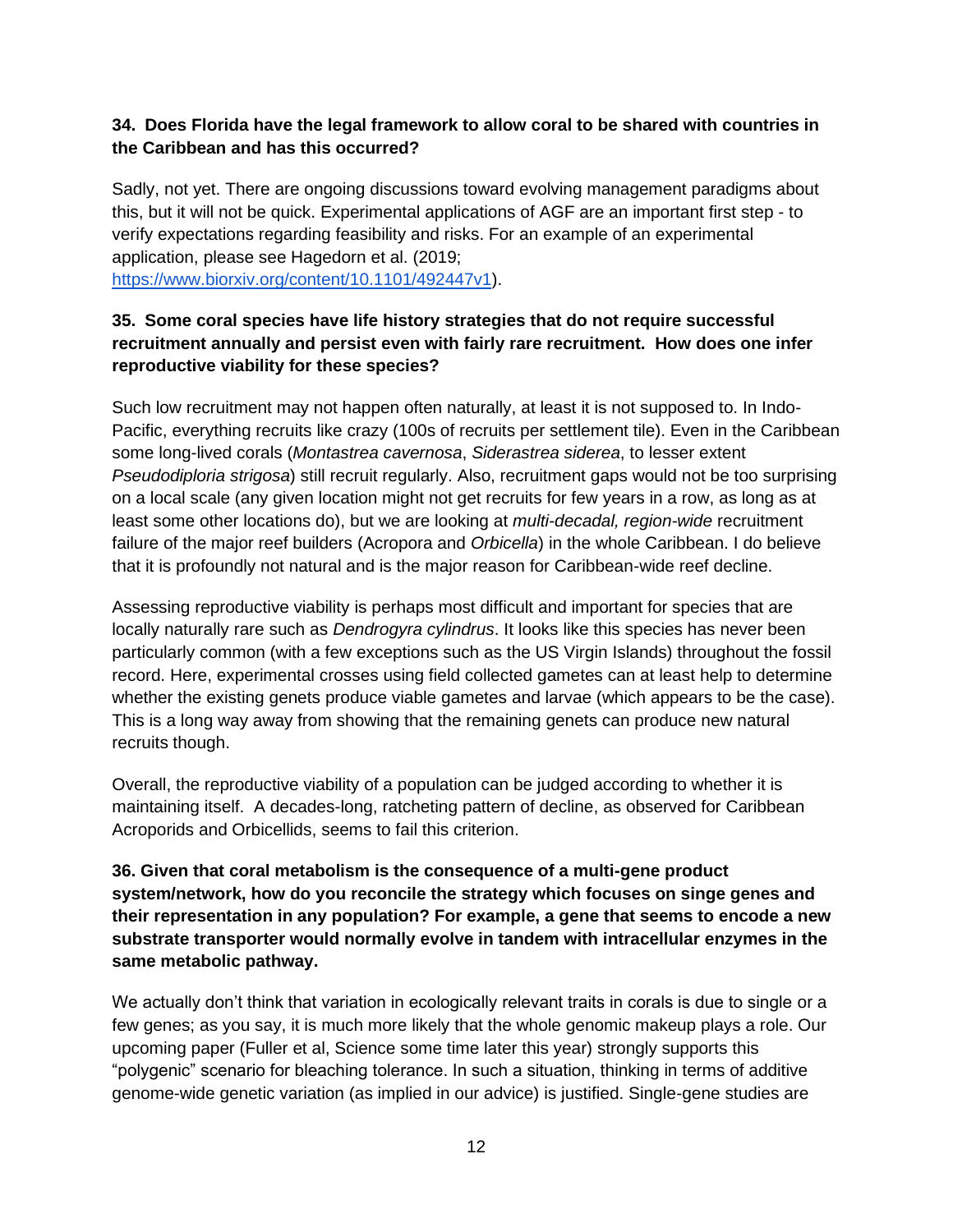very valuable to figure out how coral genes actually work, but in terms of practical advice we have to think genome-wide.

## **36. Hello! Thanks for the presentation! I would like to now how do you know which populations need more genetic diversity? And if we assume that every population, how do we prioritize which population needs more genetic diversity?**

Thank you! I assume you are asking about AGF - which populations likely need \*imported\* genetic diversity? (because, of course, every population needs genetic diversity to efficiently adapt, see Misha's "evolution is not slow" rant). Populations most in need of AGF would be those that are changing most rapidly away from their historical conditions, have low population size, and low connectivity.

**37. I largely work in terrestrial plant restoration (though I have a marine bio educational background). There is a convention in native plant restoration to use site specific propagules, which I have thought for a while is short sighted in light of climate change. The strategies for mixing local and non-local genetics and the evolutionary arguments presented here are compelling. Is anyone aware of papers presenting similar concepts for terrestrial vegetation?**

Prober et al. 2015. Front Ecol Evol. 3:65 (and references herein)

## **38. Given what is happening with COVID-19 in terms of closed borders etc., what resources should a practitioner in the Caribbean have to get genetic work done to contribute to global database?**

It is really hard to say about the virus situation right now, hopefully it will be resolved in a few months. But then the question still stands - our main challenge right now is to make genotyping and data handling accessible to actual reef restoration practitioners, not just academic scientists. We are working on this, it is a really high priority for us. Iliana's group SNP-chip is the best example so far.

Meanwhile - please do track your genets (fragments coming from the same original colony), and do archive a genetic sample of all source fragments by preserving a small piece (0.25 g) of each genet in 100% ethanol (or Bacardi 151 if you don't have it)! Please keep it in the freezer or as cool as logistically possible until the genotyping capacity is fully established. We feel like these samples will become super important in just a year or two.

# **39. Are there any reefs you know of that showing more resilience to coral bleaching naturally?**

Places with a mechanism that ameliorates the temperature stress: Reefs with good water flow, periodic upwelling, high diel thermal variability, and moderate levels of dissolved organic carbon (that absorbs solar irradiance) have all been shown to experience less severe bleaching during high-temperature anomalies.